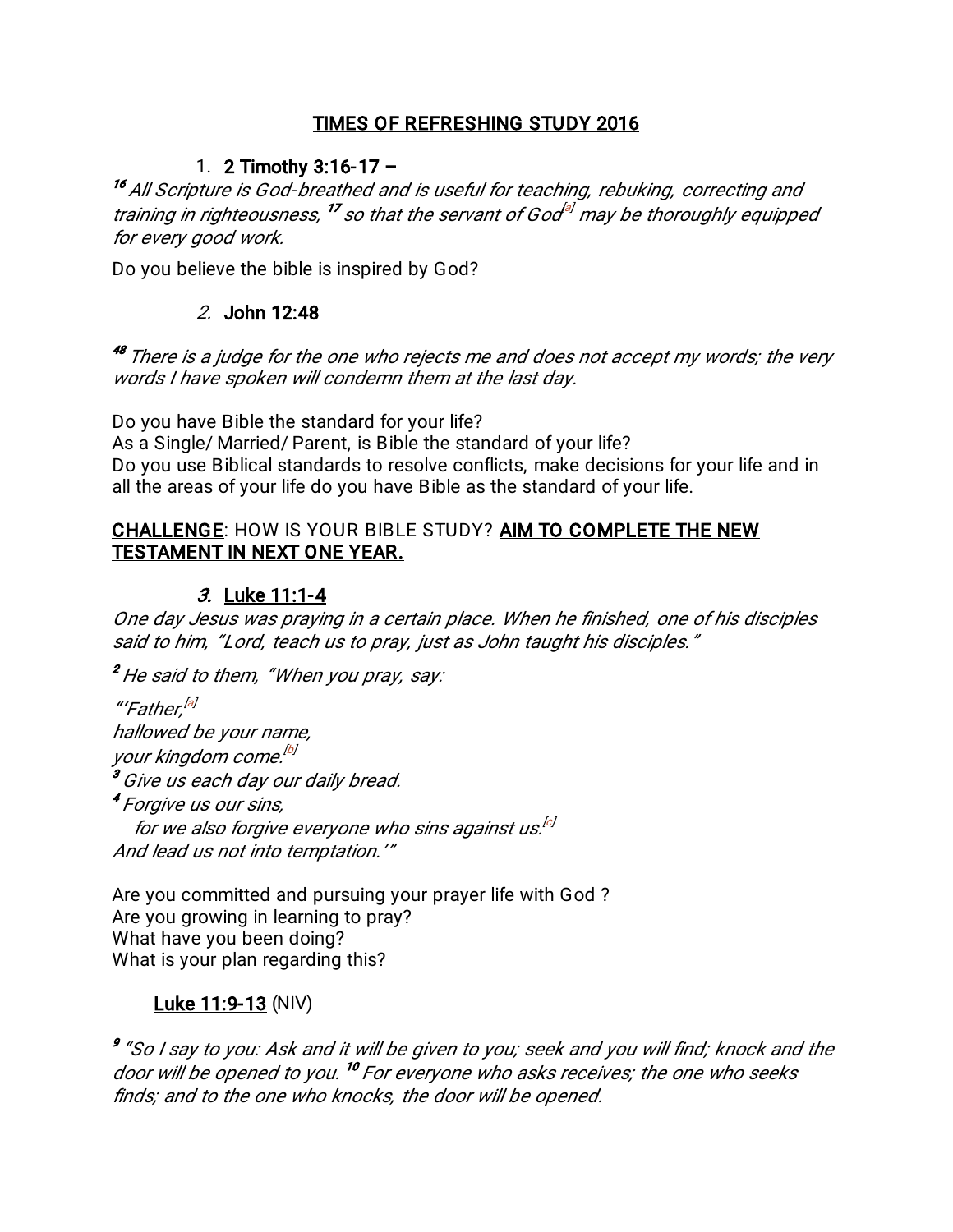<sup>11</sup> "Which of you fathers, if your son asks for  $\ell$  a fish, will give him a snake instead?  $^{12}$  Or if he asks for an egg, will give him a scorpion?  $13$  If you then, though you are evil, know how to give good gifts to your children, how much more will your Father in heaven give the Holy Spirit to those who ask him!"

What is your attitude while praying?

Have you been shameless in asking for God's Holy Spirit to strengthen you with power and love of Christ, to counsel you, to comfort you and to give you wisdom to say NO to all sins?

## 4.Luke9:23-26-

<sup>23</sup> Then he said to them all: "Whoever wants to be my disciple must deny themselves and take up their cross daily and follow me. <sup>24</sup> For whoever wants to save their life will lose it, but whoever loses their life for me will save it.<sup>25</sup> What good is it for someone to gain the whole world, and yet lose or forfeit their very self?<sup>26</sup> Whoever is ashamed of me and my words, the Son of Man will be ashamed of them when he comes in his glory and in the glory of the Father and of the holy angels.

Have you surrendered your life to Jesus?

Do you deny your sins and excuses to Follow Jesus? What areas have you surrendered? And what areas are they finding difficult to surrender.

CHALLENGE: Be determined and purposeful in following Christ. Expose and confess areas that you have not yet surrendered and deal with them.

# 5.Acts2:38

<sup>38</sup> Peter replied, "Repent and be baptized, every one of you, in the name of Jesus Christ for the forgiveness of your sins. And you will receive the gift of the Holy Spirit.

Have you experienced a Biblical conversion? Are you convinced this is the God's plan of salvation? Tell me about your conversion Do you believe you truly repented? Is there any sin you have yet to confess and repent off? CHALLENGE: 1John 1:8-10/ Proverbs 28:13- Confess and get rid of your sins so that you can find mercy.

# 6. Luke13:3

<sup>3</sup> I tell you, no! But unless you repent, you too will all perish.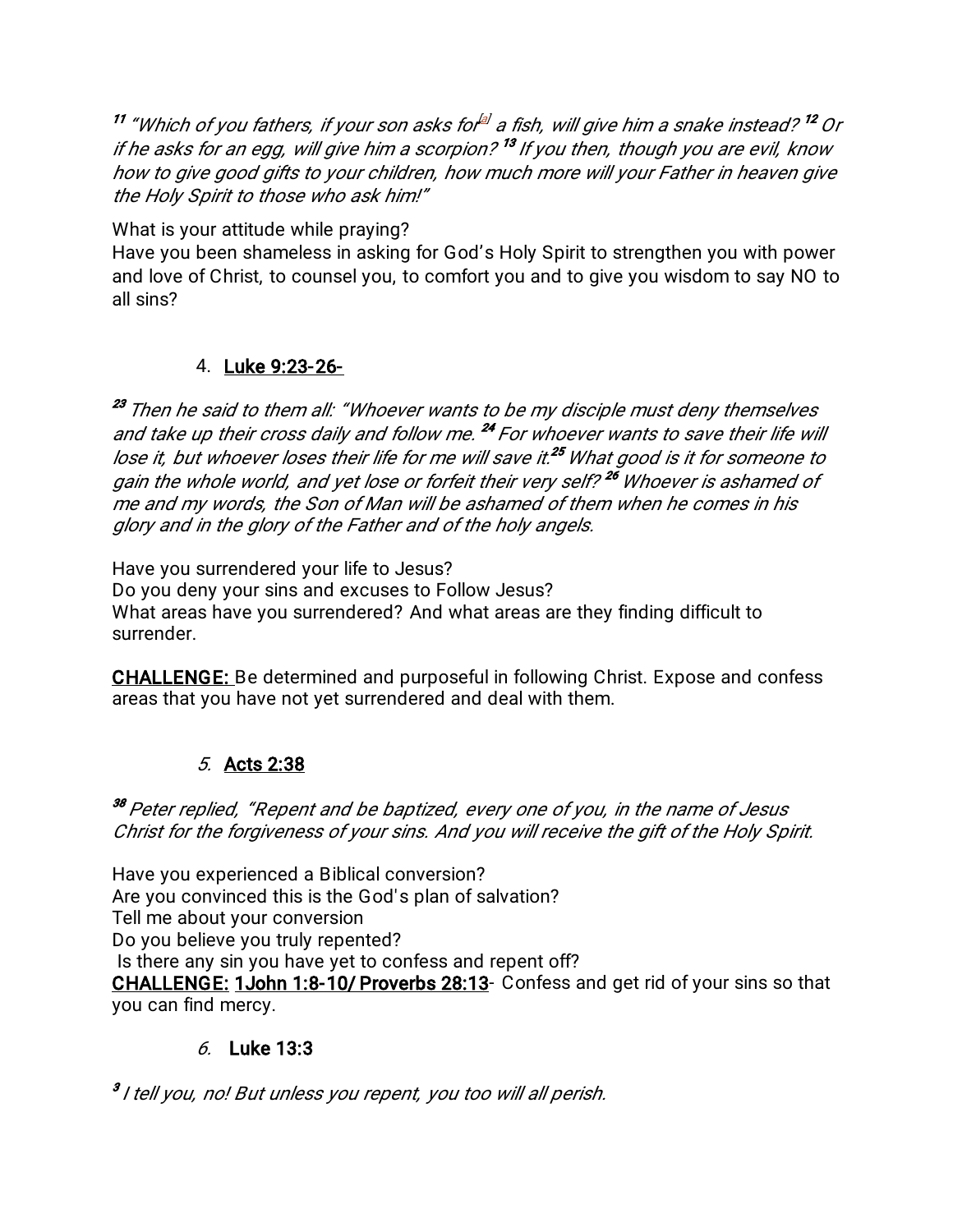Are you ready to turn from sin as it arises? Is there anything that is on your heart now that you need to repent? Unconfessed sins? Unrepentant sins? What is your main weakness? Purity-Pornography, Immorality, Affair-Emotional or physical, Attractions? Finances-Loans, Cheating, etc.? Marriage-Relationship with Spouse, children?

# $Z$  Heb 10:24-25

<sup>24</sup> And let us consider how we may spur one another on toward love and good deeds, <sup>25</sup> not giving up meeting together, as some are in the habit of doing, but encouraging one another—and all the more as you see the Day approaching.

## Are you committed to the meetings of the body?

Which Family Group are you part of?

See unless you are part of a discipling group of Christians you cannot be a member in our church.

You need to decide to reach out and connect with a family group where someone will mentor you and you can serve to mentor others.

## 8.Eph4:14-16

 $14$  Then we will no longer be infants, tossed back and forth by the waves, and blown here and there by every wind of teaching and by the cunning and craftiness of people in their deceitful scheming. <sup>15</sup> Instead, speaking the truth in love, we will grow to become in every respect the mature body of him who is the head, that is, Christ. <sup>16</sup> From him the whole body, joined and held together by every supporting ligament, grows and builds itself up in love, as each part does its work.

Are you ready to help others and be helped through discipling relationship? Who is your discipling partner?-

How often did you meet?

Have you been serving in the church in anyway?

What would you like to do?

Any unresolved undealt issues with anyone in the church or outside?

Hebrews 12:15-<sup>15</sup> See to it that no one falls short of the grace of God and that no bitter root grows up to cause trouble and defile many.

#### Deal with it today before it is too late. (Offer to help the person deal with the issue as a brother or sister in Christ)

3. Mathew 28:18-20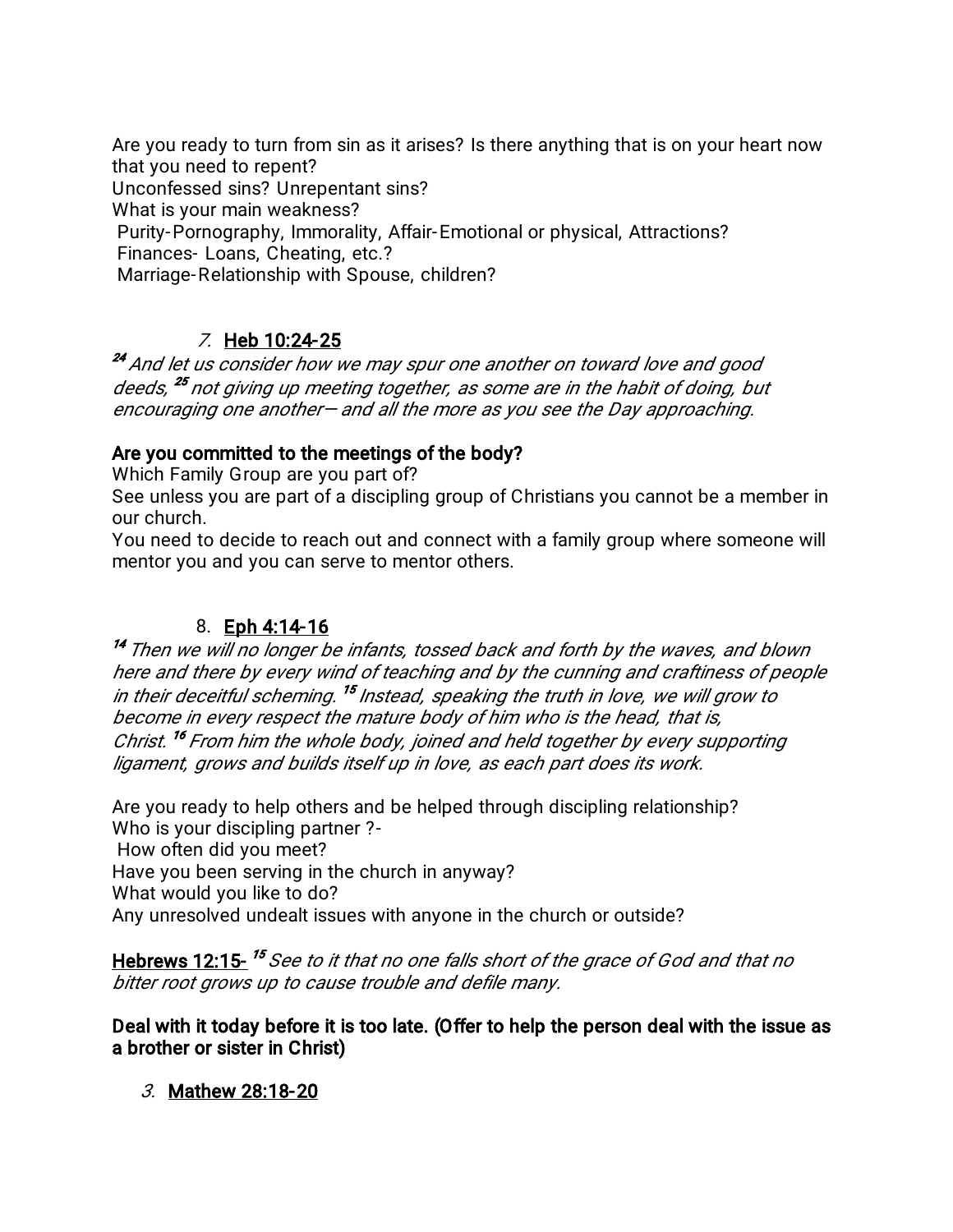<sup>18</sup> Then Jesus came to them and said, "All authority in heaven and on earth has been given to me. <sup>19</sup> Therefore go and make disciples of all nations, baptizing them in the name of the Father and of the Son and of the Holy Spirit,<sup>20</sup> and teaching them to obey everything I have commanded you. And surely I am with you always, to the very end of the age."

Do You share in the Great Mission of Jesus Christ to save this world? Are obeying the great commission? Do you believe in this? How have you been in the last few years!!! How has your sharing of faith been.

**CHALLENGE: MAKE A LIST OF PEOPLE YOU WILL REACH OUT TO NOW AND** START SHARING YOUR FAITH WITH THEM.

#### 9. Mat23:23 -

<sup>23</sup> "Woe to you, teachers of the law and Pharisees, you hypocrites! You give a tenth of your spices- mint, dill and cumin. But you have neglected the more important matters of the law-justice, mercy and faithfulness. You should have practiced the latter. without neglecting the former.;

Lev 27:30-<sup>30</sup> "'A tithe of everything from the land, whether grain from the soil or fruit from the trees, belongs to the Lorp; it is holy to the Lorp.

Have you been giving? How much? Is it according to your income? Have you been giving your tithe 10% of all your income to God.? Have you been helping the poor and needy-That's our Christian duty? What is your plan to give Specials-Missions + Building Fund= twice our Monthly Tithe in the month of November every Year. It is good to plan out to give every month an extra 2 % which will take care of the Specials and the Building Fund.

# 10. Heb 13:7, 17

<sup>7</sup> Remember your leaders, who spoke the word of God to you. Consider the outcome of their way of life and imitate their faith.

<sup>17</sup> Have confidence in your leaders and submit to their authority, because they keep watch over you as those who must give an account. Do this so that their work will be a joy, not a burden, for that would be of no benefit to you.

Do You support and follow the leadership of the church from the heart? Do you have any unresolved issues with leadership, your Family Group leaders, other disciples in the church?